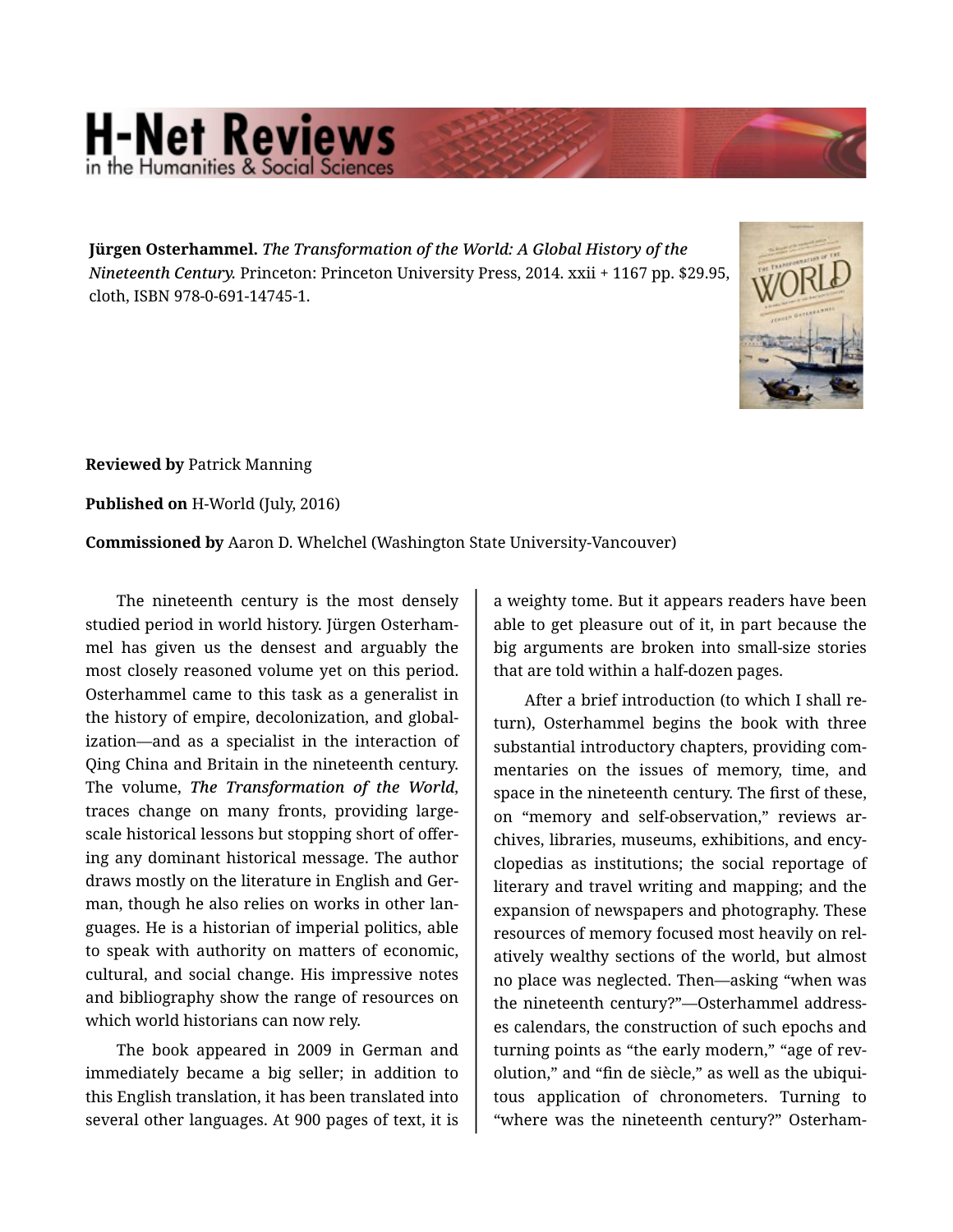*H-Net Reviews*

mel explores the naming and renaming of places, new systems of mapping, land and sea as spaces and the interplay of territoriality, diaspora, and borders. The framework, in sum, is critical, multi‐ dimensional, and reflective.

Osterhammel next turns to eight "panorama" chapters, followed by seven chapters of "themes." For the panoramic chapters, each presents a broadly cast narrative, addressing much if not all of the world. The thematic chapters focus on large topics that are discussed in specific and discrete terms. As the author argues, "Moving on from 'panoramas' to 'themes,' the book shifts the weight from synthesis to analysis" (pp. xxi-xxii). The panoramas address mobilities, living stan‐ dards, cities, imperial systems, international or‐ ders, revolutions, and conclude with the state thus giving quite substantial attention to global political history but allowing for attention to eco‐ nomic and social issues. The thematic chapters balance the political emphasis of the panoramas with more attention to economic, cultural, technological, and social issues. In order, those chapters address energy and industry, labor, networks, hi‐ erarchies, knowledge, civilization and exclusion, and religion.

Of the panorama chapters, chapter 5 centers on living standards: it conveys complex fluctua‐ tions but ultimate improvement in health and, perhaps, in welfare. In industrial areas, the facto‐ ry system worsened health, but urban investment in sewers and clean water improved health. Pas‐ teur's theory of microbes was an advance, but tu‐ berculosis, smallpox, plague, and cholera took heavy tolls. Agricultural productivity and espe‐ cially international trade in foodstuffs grew, but recurring poverty and famine struck some areas. The chapter ends with department stores and restaurants. The eighth chapter, subtitled "The Persistence of Empires," makes a clear argument that empires, rather than nations, were the lead‐ ing form of polity during the century. In a set of enumerated points (pp. 422-24), he contrasts em‐

pires and nations typologically, observing that, while nations had some success in Europe, in Asia politics was systematically dominated by empires. The following chapter portrays the development of an international order between two world wars—the Seven Years War and the Great War though it focuses mostly on the late nineteenth century.

Thematic chapters are somewhat more specif‐ ic. The chapter on labor begins with rural labor in India, then turns to exploring variegated work‐ places of the nineteenth century, from rural to ur‐ ban, including the great public works of canals and railroads. Then Osterhammel focuses on the steady expansion of wage labor, or "free labor," until it came to be seen as the natural form of work. The chapter on networks explores expand‐ ing networks in communications (as with steamships, railroads, and telegraphic cables), and in money and finance, where he traces the standardization of monetary forms, the markets for silver and gold, and the expansion of capital and debt. The chapter on knowledge includes an excellent section on the expansion and transfor‐ mation of universities during the century, focus‐ ing on the professionalization of the humanities but giving little emphasis to the natural sciences and their place in the world order. In an aptly ti‐ tled chapter on "civilization and exclusion," Oster‐ hammel argues that "the language of civilization and civilizing was the dominant idiom of the nineteenth century" (p. 835). The chapter pro‐ vides a thorough analysis of emancipation, al‐ though it underemphasizes the dramatic expan‐ sion of slavery in Africa and Asia in the late nine‐ teenth century, which is being reemphasized in recent research.

In his introduction, Osterhammel compares his book with C. A. Bayly's *Birth of the Modern World, 1780-1914*.[1] Osterhammel's nineteenth century does not have the precise end points of Bayly's volume, but his discussions arguably push beyond the dates that Bayly chose. Indeed, Oster‐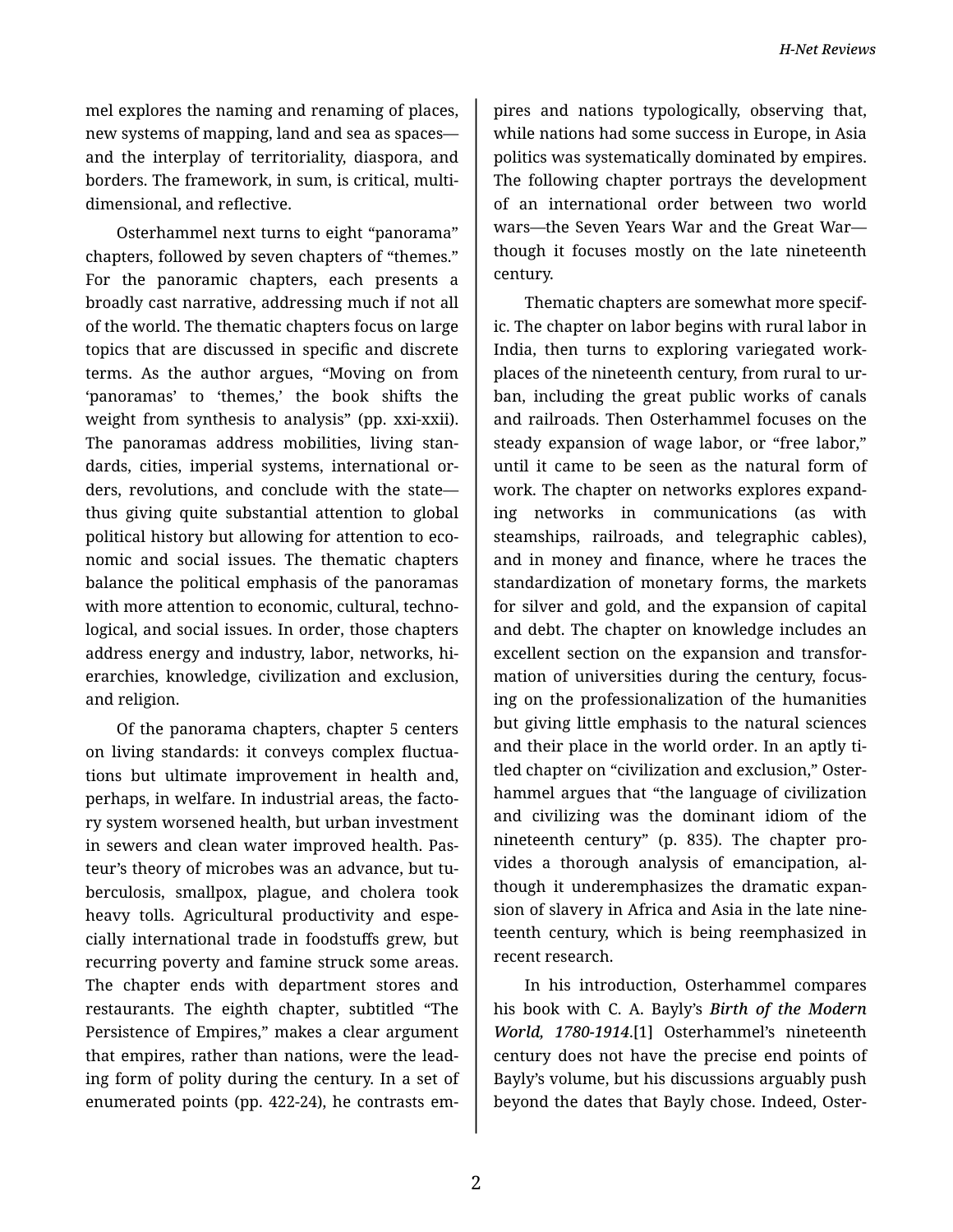hammel places his own interpretation and that of Bayly in a single category of studies emphasizing a "horizontal" or "lateral" approach (exploring connections and comparisons around the world), as contrasted with the "vertical" or temporal fo‐ cus of narrative in earlier interpretations of world history by John Roberts and Eric Hobsbawm.[2] As to the differences between his own work and that of Bayly, Osterhammel argues that Bayly's ap‐ proach, while ranging widely across issues, focus‐ es on a "master narrative" tracing the growth of uniformity throughout the world up to 1914. Os‐ terhammel argues that, instead, his *Transforma‐ tion* offers a set of "grand narratives"—in effect, his panoramas—of subsystems in human experi‐ ence, referring to Braudel as he does so. Oster‐ hammel acknowledges that he is "perhaps a little more 'Eurocentrically' inclined than Bayly" (p. xvii), yet argues that "why Europe?" is *not* the big question of his book. Thus, he formally eschews exceptionalism, setting as his goal "to measure again, on a case-by-case basis, the gap between 'Europe' ... and other parts of the world" (p. xxi).

In sum, I find the book to be an effective over‐ view of the world history literature as it now exists. The author has demonstrated the ability to draw comprehensively on the literature for many topics and regions for his long nineteenth century, and has articulated it in accounts of many largescale issues. The book presents a multifaceted narrative of approaches, panoramas, and themes. It reaches back before 1800 to trace the origins of the nineteenth-century world, but puts more ef‐ fort into showing consequences for the twentieth century. The author invites readers to skip about and read chapters in any order they choose, so that the nineteen chapters of fifty pages each are set on a par with one another.

Nevertheless Osterhammel, like the field of world history as a whole, has underemphasized social history, leaving readers with a view of the past that exaggerates elite initiatives as the source of change. Osterhammel takes on this question

quite directly in his chapter on hierarchies. As he argues it, the variations in social conditions, in po‐ litical frameworks and law, make it difficult to de‐ velop generalizations about social history at the level of the nation, and more so at the levels of civilizations or the world. Therefore, he argues, "to embark on a social history of the *world* for a whole century would be the height of presumption" (p. 746). Despite the strength of this state‐ ment, Osterhammel does not entirely eschew social history: the remainder of the chapter explores historiography in social history, the decline of aristocracies, and the rise of bourgeois and quasi-bourgeois.

It remains a curious fact that there is so little communication between world history and social history, despite both fields (especially social histo‐ ry) growing so substantially during the past halfcentury. Social historians have not found ways to trace the global implications of their local analy‐ ses; world historians have not found effective ways of including the findings of social history in their analyses or syntheses so that the bottom-up view of world history is not systematically in ten‐ sion with the imperial outlook.[3] The relative brevity of Osterhammel's discussions on Africa and Latin America, as compared with Europe, North America, and Asia, reflects world-historical bias in favor of initiative from the centers of pow‐ er and fits with the strengths of the published lit‐ erature.

The changes of the nineteenth-century world were unquestionably massive. How are we to in‐ terpret these changes? Bayly chose to focus on a common symptom (if not the cause) of change: the greater uniformity that had appeared in so many aspects of society worldwide by 1914. Oster‐ hammel has focused mainly on the processes of change and on the agents of change. He is willing to advance certain specific causes of change at the level of his panoramas but not yet for world histo‐ ry as a whole. Two basic patterns of change come up for discussion in his analyses. In the first, lead‐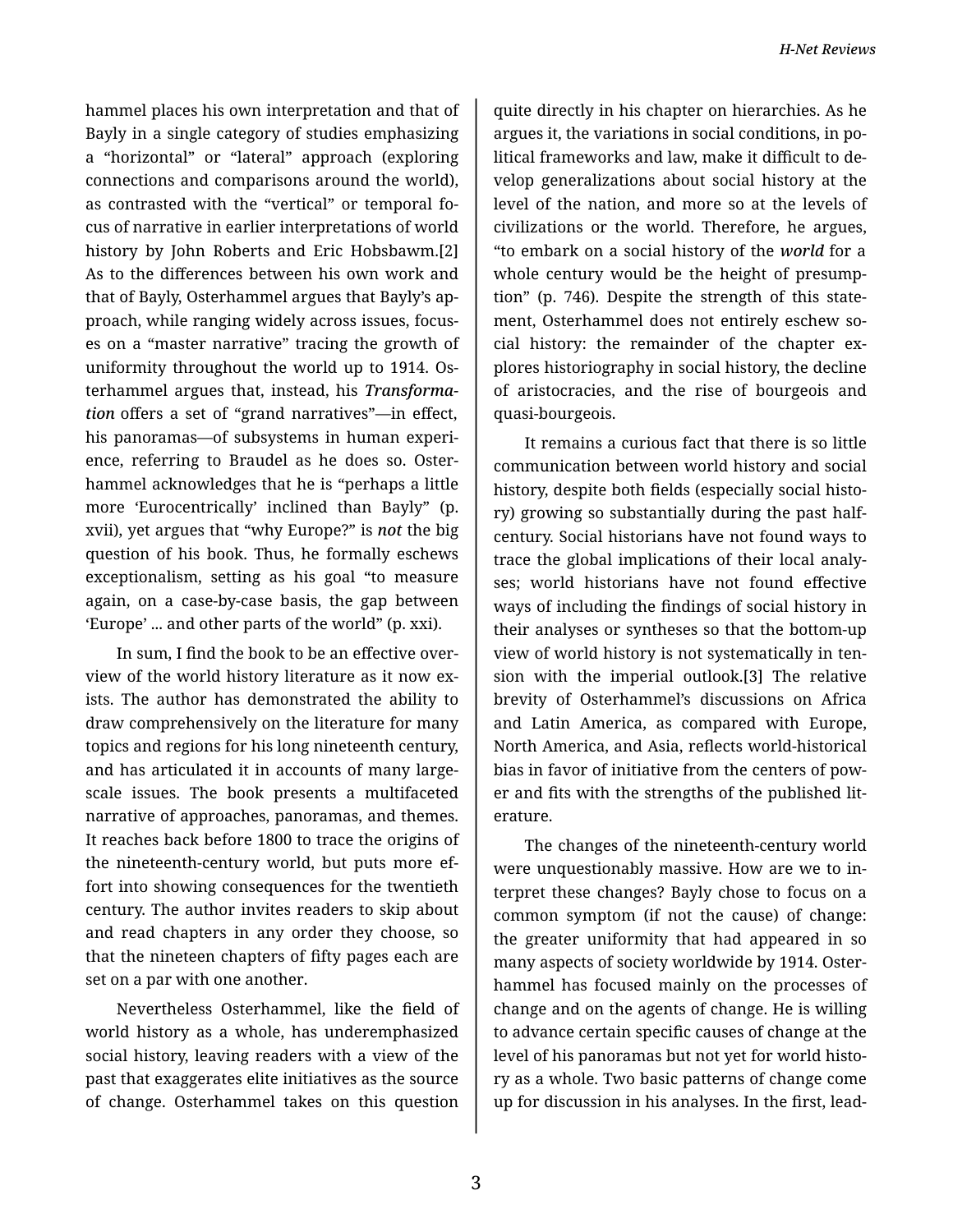ing influences, visible especially in Europe, have the agency to change the world, and to do so rela‐ tively rapidly. In the second, the interaction of structures and agencies transforms the world, moving more slowly. Osterhammel gives attention to both of these patterns, but his chapters on liv‐ ing standards and especially on empires give the edge to agency. If this is correct, then he is right to write a history of the nineteenth century that does much to set up the problems of the twentieth century. If, on the other hand, the processes of change in health, politics, and ideology are more dependent on structure, we may also need a histo‐ ry of the nineteenth century that looks back to the eighteenth century and previous times, to provide a basis for understanding our own time.

What will the audience take from this volume? Readers in German, English, and other lan‐ guages will find insightful comparisons, begin‐ ning with operas in China and Italy in the eigh‐ teenth century, and continuing with cities, labor organizations, diseases, and libraries, in a way that shows the century as a kaleidoscope of varied processes. I think readers may end up concluding that world history is a serious, complex, and not entirely mysterious field of study, and that it demonstrates the influence of one age on another and even the ways in which regions influence one another.

At the end of the book, Osterhammel wraps up with a list of five characteristics of the nine‐ teenth century and supports them with brief com‐ mentary. The century was an "age of *asymmetri‐ cal efficiency growth*," as reflected in growing pro‐ ductivity, the opening of new frontiers, and the in‐ creased efficiency of armed forces. *Mobility*, the second characteristic, grew in scale, in the technical innovations supporting migration, and the in‐ frastructure supporting migration. Third was the "tendency to *asymmetrical reference density*," the flow of ideas and cultural content, through which both the West and the East learned much about each other. The *tension between equality and hi‐*

*erarchy* centered on the expanding recognition of legal equality in Europe, and on its tension with hierarchies in other parts of the world and the new hierarchy of great powers. Fifth, this was "a century of *emancipation*," in which numerous emancipation projects advanced, but in which im‐ perialism and colonialism stunted its expansion. These generalizations, plausible though of course debatable, should give readers nutritious food for thought in reflecting on their past.

## Notes

[1]. C. A. Bayly, *The Birth of the Modern World. Global Connections and Comparisons* (Ox‐ ford: Blackwell, 2004).

[2]. John M. Roberts, *Twentieth Century: The History of the World, 1901 to 2000* (New York: Viking, 1999); Eric J. Hobsbawm, *The Age of Revo‐ lution 1789-1848* (New York: New American Li‐ brary, 1962), *The Age of Capital, 1848-1875* (Lon‐ don: Weidenfeld and Nicolson, 1975), *The Age of Empire, 1875-1914* (London: Weidenfeld and Nicolson, 1987).

[3]. For my further observations on this point, see Patrick Manning, "Locating Africans on the World Stage: A Problem in World History," *Jour‐ nal of World History* 26 (2015): 605-637.